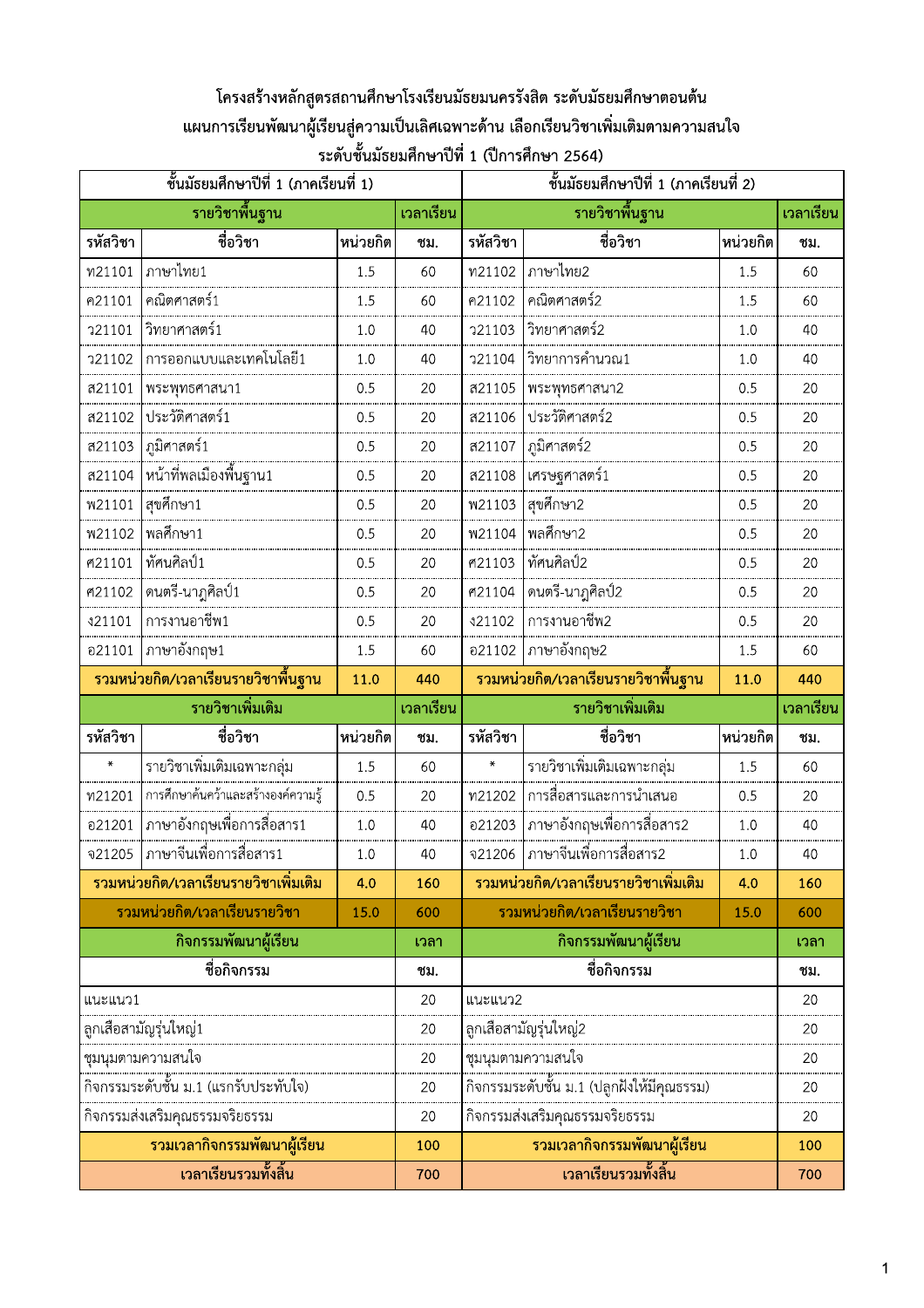## โครงสร้างหลักสูตรสถานศึกษาโรงเรียนมัธยมนครรังสิต ระดับมัธยมศึกษาตอนต้น แผนการเรียนพัฒนาผู้เรียนสู่ความเป็นเลิศเฉพาะด้าน เลือกเรียนวิชาเพิ่มเติมตามความสนใจ ์ ระดับชั้นมัธยมศึกษาปีที่ 1 (ปีการศึกษา 2564)

| ์ ชั้นมัธยมศึกษาปีที่ 1 (ภาคเรียนที่ 1)              |                                             |          |     |                                                                                                                                                                                                                                                                                                                                                                | ชั้นมัธยมศึกษาปีที่ 1 (ภาคเรียนที่ 2)                |          |     |  |  |
|------------------------------------------------------|---------------------------------------------|----------|-----|----------------------------------------------------------------------------------------------------------------------------------------------------------------------------------------------------------------------------------------------------------------------------------------------------------------------------------------------------------------|------------------------------------------------------|----------|-----|--|--|
| *รายวิชาเพิ่มเติมเฉพาะกลุ่มเพื่อส่งเสริมความเป็นเลิศ |                                             |          |     |                                                                                                                                                                                                                                                                                                                                                                | *รายวิชาเพิ่มเติมเฉพาะกลุ่มเพื่อส่งเสริมความเป็นเลิศ |          |     |  |  |
| เฉพาะด้าน ระดับชั้นมัธยมศึกษาปีที่ 1 ภาคเรียนที่ 1   |                                             |          |     |                                                                                                                                                                                                                                                                                                                                                                | เฉพาะด้าน ระดับชั้นมัธยมศึกษาปีที่ 1 ภาคเรียนที่ 2   |          |     |  |  |
| รหัสวิชา                                             | ชื่อวิชา                                    | พน่วยกิต | ชม. | รหัสวิชา                                                                                                                                                                                                                                                                                                                                                       | ชื่อวิชา                                             | หน่วยกิต | ชม. |  |  |
| กลุ่มส่งเสริมความเป็นเลิศด้านคณิตศาสตร์              |                                             |          |     | ึกลุ่มส่งเสริมความเป็นเลิศด้านคณิตศาสตร์                                                                                                                                                                                                                                                                                                                       |                                                      |          |     |  |  |
| ค21202 โอแมท                                         |                                             | 1.5      | 60  |                                                                                                                                                                                                                                                                                                                                                                | ค21204 คณิตศาสตร์สร้างสรรค์1                         | 1.5      | 60  |  |  |
| กลุ่มส่งเสริมความเป็นเลิศด้านวิทยาศาสตร์             |                                             |          |     |                                                                                                                                                                                                                                                                                                                                                                | กลุ่มส่งเสริมความเป็นเลิศด้านวิทยาศาสตร์             |          |     |  |  |
|                                                      | ว21201  พลังงานทดแทน                        | 1.5      | 60  |                                                                                                                                                                                                                                                                                                                                                                |                                                      | 1.5      | 60  |  |  |
|                                                      | กลุ่มส่งเสริมความเป็นเลิศด้านคอมพิวเตอร์-IT |          |     | ว21203  พืชสมุนไพร<br>ึกลุ่มส่งเสริมความเป็นเลิศด้านคอมพิวเตอร์-IT<br>การออกแบบสื่อสิ่งพิมพ์<br><b>221208</b><br>1.5<br>60<br>กลุ่มส่งเสริมความเป็นเลิศด้านฟุตบอล-ฟุตซอล<br>พ21205 การเสริมสร้างสมรรถภาพทางกาย<br>1.5<br>60<br>กลุ่มส่งเสริมความเป็นเลิศด้านวอลเลย์บอล<br> วอลเลย์บอล2<br><b>W21206</b><br>1.5<br>60<br>กลุ่มส่งเสริมความเป็นเลิศด้านทัศนศิลป์ |                                                      |          |     |  |  |
|                                                      | ว21206 โปรแกรมสำนักงาน                      | 1.5      | 60  |                                                                                                                                                                                                                                                                                                                                                                |                                                      |          |     |  |  |
|                                                      | กลุ่มส่งเสริมความเป็นเลิศด้านฟุตบอล-ฟุตซอล  |          |     |                                                                                                                                                                                                                                                                                                                                                                |                                                      |          |     |  |  |
|                                                      | พ21203 ความรู้ทั่วไปเกี่ยวกับฟุตบอลและ      | 1.5      | 60  |                                                                                                                                                                                                                                                                                                                                                                |                                                      |          |     |  |  |
|                                                      | ฟุตซอล                                      |          |     |                                                                                                                                                                                                                                                                                                                                                                |                                                      |          |     |  |  |
|                                                      | กลุ่มส่งเสริมความเป็นเลิศด้านวอลเลย์บอล     |          |     |                                                                                                                                                                                                                                                                                                                                                                |                                                      |          |     |  |  |
|                                                      | พ21204 วอลเลย์บอล1                          | 1.5      | 60  |                                                                                                                                                                                                                                                                                                                                                                |                                                      |          |     |  |  |
|                                                      | กลุ่มส่งเสริมความเป็นเลิศด้านทัศนศิลป์      |          |     |                                                                                                                                                                                                                                                                                                                                                                |                                                      |          |     |  |  |
|                                                      | ศ21207  วาดเส้นและประติมากรรม 1             | 1.5      | 60  | ศ21210                                                                                                                                                                                                                                                                                                                                                         | วาดเส้นและประติมากรรม 2                              | 1.5      | 60  |  |  |
|                                                      | กลุ่มส่งเสริมความเป็นเลิศด้านดนตรี          |          |     | กลุ่มส่งเสริมความเป็นเลิศด้านดนตรี                                                                                                                                                                                                                                                                                                                             |                                                      |          |     |  |  |
| ศ21208                                               | ทฤษฎีดนตรีและตัวโน๊ต                        | 1.5      | 60  | ศ21211                                                                                                                                                                                                                                                                                                                                                         | ปฏิบัติเครื่องเอก 1                                  | 1.5      | 60  |  |  |
|                                                      | กลุ่มส่งเสริมความเป็นเลิศด้านนาฏศิลป์       |          |     | กลุ่มส่งเสริมความเป็นเลิศด้านนาฏศิลป์                                                                                                                                                                                                                                                                                                                          |                                                      |          |     |  |  |
| ศ21209                                               | นาฏศิลป์ไทยเบื้องต้น                        | 1.5      | 60  |                                                                                                                                                                                                                                                                                                                                                                | ๎<br>ฅ21212 │การแต่งหน้า ทำผมและแต่งกาย              | 1.5      | 60  |  |  |
|                                                      | กลุ่มส่งเสริมความเป็นเลิศด้านอาหารไทย       |          |     | กลุ่มส่งเสริมความเป็นเลิศด้านอาหารไทย                                                                                                                                                                                                                                                                                                                          |                                                      |          |     |  |  |
| \$21202                                              | อาหารไทย                                    | 1.5      | 60  | \$21205                                                                                                                                                                                                                                                                                                                                                        | เทคนิคการประกอบอาหาร                                 | 1.5      | 60  |  |  |
|                                                      | กลุ่มส่งเสริมความเป็นเลิศด้านงานประดิษฐ์    |          |     |                                                                                                                                                                                                                                                                                                                                                                | กลุ่มส่งเสริมความเป็นเลิศด้านงานประดิษฐ์             |          |     |  |  |
| \$21203                                              | งานประดิษฐ์                                 | 1.5      | 60  | \$21206                                                                                                                                                                                                                                                                                                                                                        | งานใบตอง                                             | 1.5      | 60  |  |  |
|                                                      | กลุ่มส่งเสริมความเป็นเลิศด้านภาษาจีน        |          |     |                                                                                                                                                                                                                                                                                                                                                                | กลุ่มส่งเสริมความเป็นเลิศด้านภาษาจีน                 |          |     |  |  |
| จ21201                                               | ภาษาจีน 1                                   | 1.5      | 60  | จ21203                                                                                                                                                                                                                                                                                                                                                         | ภาษาจีน2                                             | 1.5      | 60  |  |  |
|                                                      | กลุ่มส่งเสริมความเป็นเลิศด้านภาษาอังกฤษ     |          |     |                                                                                                                                                                                                                                                                                                                                                                | กลุ่มส่งเสริมความเป็นเลิศด้านภาษาอังกฤษ              |          |     |  |  |
| อ21205                                               | เพิ่มเติมภาษาอังกฤษ1                        | 1.5      | 60  |                                                                                                                                                                                                                                                                                                                                                                | ้อ21206 ใเพิ่มเติมภาษาอังกฤษ2                        | $1.5\,$  | 60  |  |  |

์ ผู้เรียนปฏิบัติกิจกรรมเพื่อสังคมและสาธารณะประโยชน์นอกตารางเรียน ปีละไม่น้อยกว่า 15 ชั่วโมง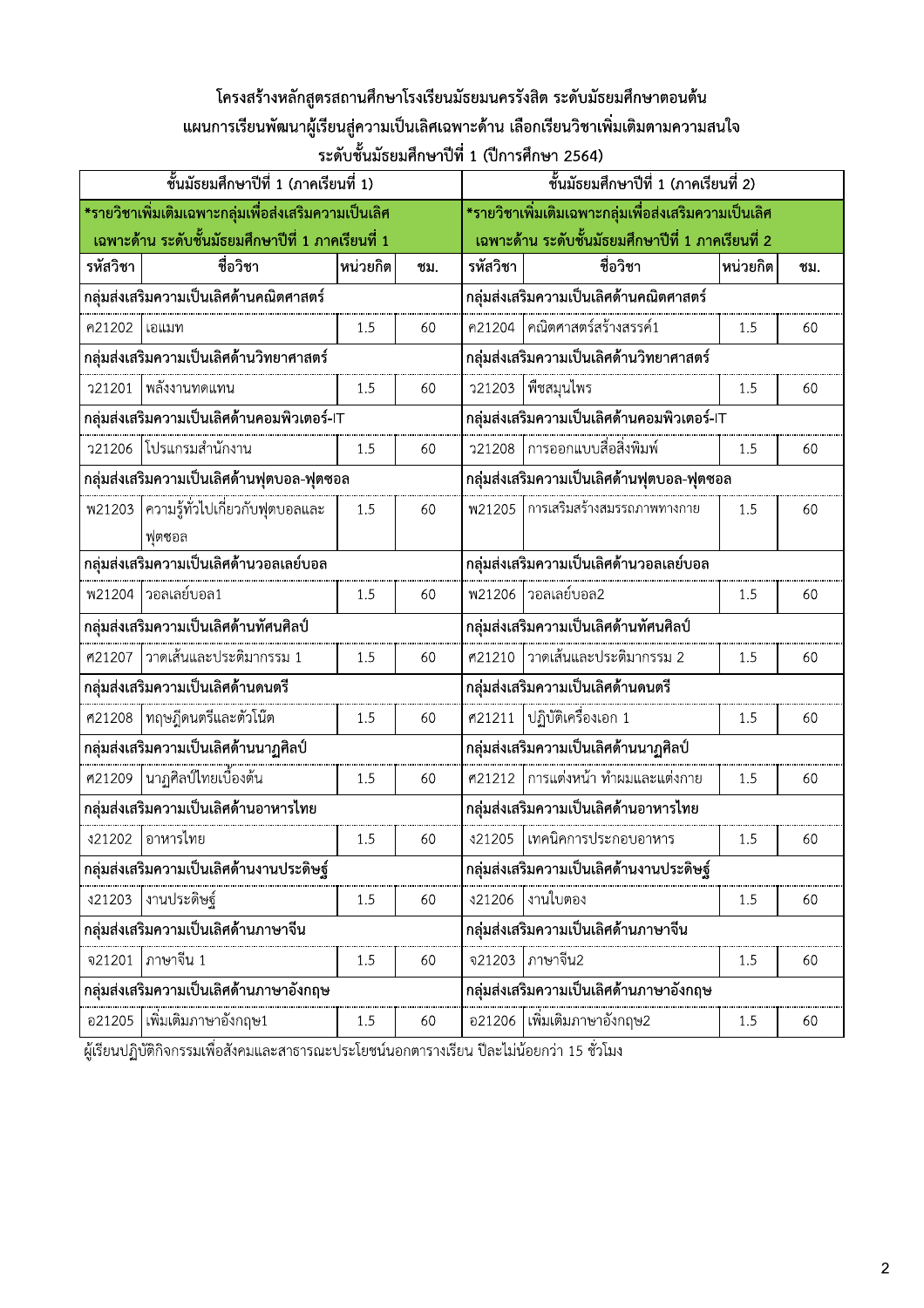# โครงสร้างหลักสูตรสถานศึกษาโรงเรียนมัธยมนครรังสิต ระดับมัธยมศึกษาตอนต้น ้ แผนการเรียนพัฒนาผู้เรียนสู่ความเป็นเลิศเฉพาะด้าน เลือกเรียนวิชาเพิ่มเติมตามความสนใจ ์ ระดับชั้นมัธยมศึกษาปีที่ 2 (ปีการศึกษา 2565)

| ์ชั้นมัธยมศึกษาปีที่ 2 ภาคเรียนที่ 1 |                                       |          |           |                | ์ชั้นมัธยมศึกษาปีที่ 2 ภาคเรียนที่ 2   |          |           |  |
|--------------------------------------|---------------------------------------|----------|-----------|----------------|----------------------------------------|----------|-----------|--|
|                                      | รายวิชาพื้นฐาน                        |          | เวลาเรียน |                | รายวิชาพื้นฐาน                         |          | เวลาเรียน |  |
| รหัสวิชา                             | ชื่อวิชา                              | หน่วยกิต | ชม.       | รหัสวิชา       | ชื่อวิชา                               | หน่วยกิต | ชม.       |  |
| ท22101                               | ภาษาไทย3                              | 1.5      | 60        | พ22102         | ภาษาไทย4                               | 1.5      | 60        |  |
| ค22101                               | คณิตศาสตร์3                           | 1.5      | 60        | ค22102         | คณิตศาสตร์4                            | 1.5      | 60        |  |
| <b>722101</b>                        | วิทยาศาสตร์3                          | 1.0      | 40        | 722103         | วิทยาศาสตร์4                           | 1.0      | 40        |  |
| <b>22102</b>                         | การออกแบบและเทคโนโลยี2                | 1.0      | 40        | <b>722104</b>  | วิทยาการคำนวณ2                         | 1.0      | 40        |  |
| ส22101                               | พระพุทธศาสนา3                         | 0.5      | 20        | ส22105         | พระพุทธศาสนา4                          | 0.5      | 20        |  |
| ส22102                               | ประวัติศาสตร์3                        | 0.5      | 20        | ส22106         | ประวัติศาสตร์4                         | 0.5      | 20        |  |
| ส22103                               | ภูมิศาสตร์3                           | 0.5      | 20        | ส22107         | ภูมิศาสตร์4                            | 0.5      | 20        |  |
| ส22104                               |                                       | 0.5      | 20        | ส22108         | เศรษฐศาสตร์2                           | 0.5      | 20        |  |
| <b>W22101</b>                        | สุขศึกษา3                             | 0.5      | 20        | <b>W22103</b>  | สุขศึกษา4                              | 0.5      | 20        |  |
| <b>W22102</b>                        | พลศึกษา3                              | 0.5      | 20        | <b>W22104</b>  | พลศึกษา4                               | 0.5      | 20        |  |
| ศ22101                               | ทัศนศิลป์3                            | 0.5      | 20        | ศ22103         | ทัศนศิลป์4                             | 0.5      | 20        |  |
| ศ22102                               | ดนตรี-นาฎศิลป์3                       | 0.5      | 20        | ศ22104         | ดนตรี-นาฎศิลป์4                        | 0.5      | 20        |  |
| \$22101                              | การงานอาชีพ3                          | 0.5      | 20        | \$22102        | การงานอาชีพ4                           | 0.5      | 20        |  |
| อ22101                               | ภาษาอังกฤษ3                           | 1.5      | 60        | อ22102         | ภาษาอังกฤษ4                            | 1.5      | 60        |  |
|                                      | ้รวมหน่วยกิต/เวลาเรียนรายวิชาพื้นฐาน  | 11.0     | 440       |                | ้ รวมหน่วยกิต/เวลาเรียนรายวิชาพื้นฐาน  | 11.0     | 440       |  |
|                                      | รายวิชาเพิ่มเติม                      |          | เวลาเรียน |                | รายวิชาเพิ่มเติม                       |          | เวลาเรียน |  |
| รหัสวิชา                             | ชื่อวิชา                              | หน่วยกิต | ชม.       | รหัสวิชา       | ชื่อวิชา                               | หน่วยกิต | ชม.       |  |
| $\star$                              |                                       | 1.5      | 60        | $\pmb{\times}$ | รายวิชาเพิ่มเติมเฉพาะกลุ่ม             | 1.5      | 60        |  |
| ส22201                               | นครรังสิตของเรา                       | 0.5      | 20        | 722203         | โครงงาน1                               | 0.5      | 20        |  |
| อ22201                               | ภาษาอังกฤษเพื่อการสื่อสาร3            | 1.0      | 40        | อ22203         | ภาษาอังกฤษเพื่อการสื่อสาร4             | $1.0$    | 40        |  |
| จ22205                               | ภาษาจีนเพื่อการสื่อสาร3               | 1.0      | 40        | จ22206         | ภาษาจีนเพื่อการสื่อสาร4                | 1.0      | 40        |  |
|                                      | รวมหน่วยกิต/เวลาเรียนรายวิชาเพิ่มเติม | 4.0      | 160       |                | ้รวมหน่วยกิต/เวลาเรียนรายวิชาเพิ่มเติม | 4.0      | 160       |  |
|                                      | รวมหน่วยกิต/เวลาเรียนรายวิชา          | 15.0     | 600       |                | รวมหน่วยกิต/เวลาเรียนรายวิชา           | 15.0     | 600       |  |
|                                      | กิจกรรมพัฒนาผู้เรียน                  |          | เวลา      |                | กิจกรรมพัฒนาผู้เรียน                   |          | เวลา      |  |
|                                      | ชื่อกิจกรรม                           |          | ชม.       |                | ชื่อกิจกรรม                            |          | ชม.       |  |
| แนะแนว3                              |                                       |          | 20        | แนะแนว4        |                                        |          |           |  |
|                                      | ลูกเสือสามัญรุ่นใหญ่3                 |          | 20        |                | ลูกเสือสามัญรุ่นใหญ่4                  |          | 20        |  |
|                                      | ชุมนุมตามความสนใจ                     |          | 20        |                | ชุมนุมตามความสนใจ                      |          | 20        |  |
|                                      |                                       |          | 20        |                | กิจกรรมระดับชั้น ม.2 (ผู้มีศีลธรรม)    |          | 20        |  |
|                                      | กิจกรรมส่งเสริมคุณธรรมจริยธรรม        |          | 20        |                | กิจกรรมส่งเสริมคุณธรรมจริยธรรม         |          | 20        |  |
|                                      | รวมเวลากิจกรรมพัฒนาผู้เรียน           |          | 100       |                | รวมเวลากิจกรรมพัฒนาผู้เรียน            |          | 100       |  |
| เวลาเรียนรวมทั้งสิ้น                 |                                       |          | 700       |                | เวลาเรียนรวมทั้งสิ้น                   |          | 700       |  |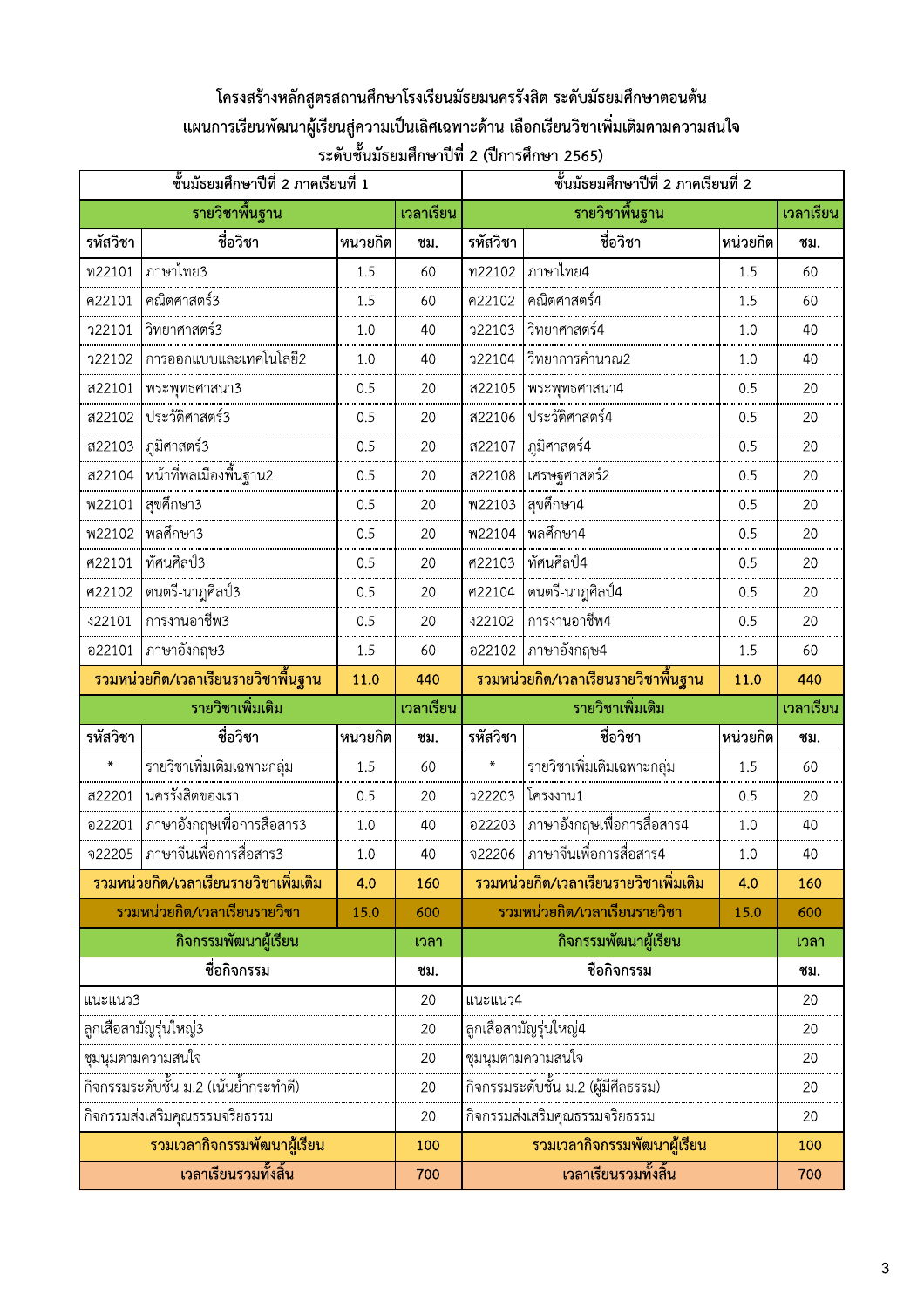## โครงสร้างหลักสูตรสถานศึกษาโรงเรียนมัธยมนครรังสิต ระดับมัธยมศึกษาตอนต้น แผนการเรียนพัฒนาผู้เรียนสู่ความเป็นเลิศเฉพาะด้าน เลือกเรียนวิชาเพิ่มเติมตามความสนใจ ์ ระดับชั้นมัธยมศึกษาปีที่ 2 (ปีการศึกษา 2565)

| ชั้นมัธยมศึกษาปีที่ 2 ภาคเรียนที่ 1                       |                                              |          |     |                                                                                                    | ชั้นมัธยมศึกษาปีที่ 2 ภาคเรียนที่ 2                  |          |     |  |  |
|-----------------------------------------------------------|----------------------------------------------|----------|-----|----------------------------------------------------------------------------------------------------|------------------------------------------------------|----------|-----|--|--|
| *รายวิชาเพิ่มเติมเฉพาะกลุ่มเพื่อส่งเสริมความเป็นเลิศ      |                                              |          |     |                                                                                                    | *รายวิชาเพิ่มเติมเฉพาะกลุ่มเพื่อส่งเสริมความเป็นเลิศ |          |     |  |  |
| <u>เฉพาะด้าน ระดับชั้นมัธยมศึกษาปีที่ 2 ภาคเรียนที่ 1</u> |                                              |          |     |                                                                                                    | เฉพาะด้าน ระดับชั้นมัธยมศึกษาปีที่ 2 ภาคเรียนที่ 2   |          |     |  |  |
| รหัสวิชา                                                  | ชื่อวิชา                                     | พน่วยกิต | ชม. | รหัสวิชา                                                                                           | ชื่อวิชา                                             | หน่วยกิต | ชม. |  |  |
| กลุ่มส่งเสริมความเป็นเลิศด้านคณิตศาสตร์                   |                                              |          |     |                                                                                                    | กลุ่มส่งเสริมความเป็นเลิศด้านคณิตศาสตร์              |          |     |  |  |
|                                                           | ค22202 คณิตศาสตร์สร้างสรรค์2                 | 1.5      | 60  |                                                                                                    | ค22204 คณิตศาสตร์สร้างสรรค์3                         | 1.5      | 60  |  |  |
| กลุ่มส่งเสริมความเป็นเลิศด้านวิทยาศาสตร์                  |                                              |          |     |                                                                                                    | กลุ่มส่งเสริมความเป็นเลิศด้านวิทยาศาสตร์             |          |     |  |  |
|                                                           | ว22201  วิทยาศาสตร์เครื่องสำอาง              | 1.5      | 60  |                                                                                                    | ว22204 ของเล่นเชิงวิทยาศาสตร์                        | 1.5      | 60  |  |  |
|                                                           | ึกลุ่มส่งเสริมความเป็นเลิศด้านคอมพิวเตอร์-IT |          |     |                                                                                                    | กลุ่มส่งเสริมความเป็นเลิศด้านคอมพิวเตอร์-IT          |          |     |  |  |
|                                                           | ้ว22207 โปรแกรมกราฟิก                        | 1.5      | 60  |                                                                                                    | ว22209 โปรแกรมแอนิเมชั่น                             | 1.5      | 60  |  |  |
|                                                           | กลุ่มส่งเสริมความเป็นเลิศด้านฟุตบอล-ฟุตซอล   |          |     | กลุ่มส่งเสริมความเป็นเลิศด้านฟุตบอล-ฟุตซอล<br>พ22205   วิธีการเล่นฟุตบอลและฟุตซอลกลุ่<br>1.5<br>60 |                                                      |          |     |  |  |
|                                                           | <br>พ22203   ทักษะการเล่นฟุตบอลและฟุตซอล     | 1.5      | 60  |                                                                                                    |                                                      |          |     |  |  |
|                                                           |                                              |          |     |                                                                                                    | มย่อย                                                |          |     |  |  |
|                                                           | กลุ่มส่งเสริมความเป็นเลิศด้านวอลเลย์บอล      |          |     |                                                                                                    | กลุ่มส่งเสริมความเป็นเลิศด้านวอลเลย์บอล              |          |     |  |  |
|                                                           | พ22204  วอลเลย์บอล3                          | 1.5      | 60  | <b>W22206</b>                                                                                      | ่ วอลเลย์บอล4                                        | 1.5      | 60  |  |  |
|                                                           | กลุ่มส่งเสริมความเป็นเลิศด้านทัศนศิลป์       |          |     |                                                                                                    | กลุ่มส่งเสริมความเป็นเลิศด้านทัศนศิลป์               |          |     |  |  |
|                                                           | ศ22207  จิตรกรรม                             | 1.5      | 60  |                                                                                                    | ้ศ22210 องค์ประกอบศิลป์                              | 1.5      | 60  |  |  |
|                                                           | กลุ่มส่งเสริมความเป็นเลิศด้านดนตรี           |          |     | กลุ่มส่งเสริมความเป็นเลิศด้านดนตรี                                                                 |                                                      |          |     |  |  |
|                                                           | ศ22208 ปฏิบัติเครื่องเอก 2                   | 1.5      | 60  |                                                                                                    | ศ22211 ปฏิบัติเครื่องเอก 3                           | 1.5      | 60  |  |  |
|                                                           | กลุ่มส่งเสริมความเป็นเลิศด้านนาฏศิลป์        |          |     | กลุ่มส่งเสริมความเป็นเลิศด้านนาฏศิลป์                                                              |                                                      |          |     |  |  |
|                                                           | ศ22209  นาฏศิลป์ไทยอนุรักษ์                  | 1.5      | 60  |                                                                                                    | ศ22206  นาฏศิลป์พื้นเมือง                            | 1.5      | 60  |  |  |
|                                                           | กลุ่มส่งเสริมความเป็นเลิศด้านอาหารไทย        |          |     | กลุ่มส่งเสริมความเป็นเลิศด้านอาหารไทย                                                              |                                                      |          |     |  |  |
| \$22202                                                   | ขนมไทย                                       | 1.5      | 60  | \$22205                                                                                            | อาหารไทย4ภาค                                         | 1.5      | 60  |  |  |
|                                                           | กลุ่มส่งเสริมความเป็นเลิศด้านงานประดิษฐ์     |          |     |                                                                                                    | กลุ่มส่งเสริมความเป็นเลิศด้านงานประดิษฐ์             |          |     |  |  |
| \$22203                                                   | งานแกะสลักผักและผลไม้                        | 1.5      | 60  | \$22206                                                                                            | งานร้อยมาลัย                                         | 1.5      | 60  |  |  |
|                                                           | กลุ่มส่งเสริมความเป็นเลิศด้านภาษาจีน         |          |     |                                                                                                    | กลุ่มส่งเสริมความเป็นเลิศด้านภาษาจีน                 |          |     |  |  |
| จ22201                                                    | ภาษาจีน3                                     | 1.5      | 60  | จ22203                                                                                             | ภาษาจีน4                                             | 1.5      | 60  |  |  |
|                                                           | กลุ่มส่งเสริมความเป็นเลิศด้านภาษาอังกฤษ      |          |     |                                                                                                    | กลุ่มส่งเสริมความเป็นเลิศด้านภาษาอังกฤษ              |          |     |  |  |
| อ22205                                                    | เพิ่มเติมภาษาอังกฤษ3                         | 1.5      | 60  |                                                                                                    | ้อ22206 ใเพิ่มเติมภาษาอังกฤษ4                        | $1.5\,$  | 60  |  |  |

้ ผู้เรียนปฏิบัติกิจกรรมเพื่อสังคมและสาธารณะประโยชน์นอกตารางเรียน ปีละไม่น้อยกว่า 15 ชั่วโมง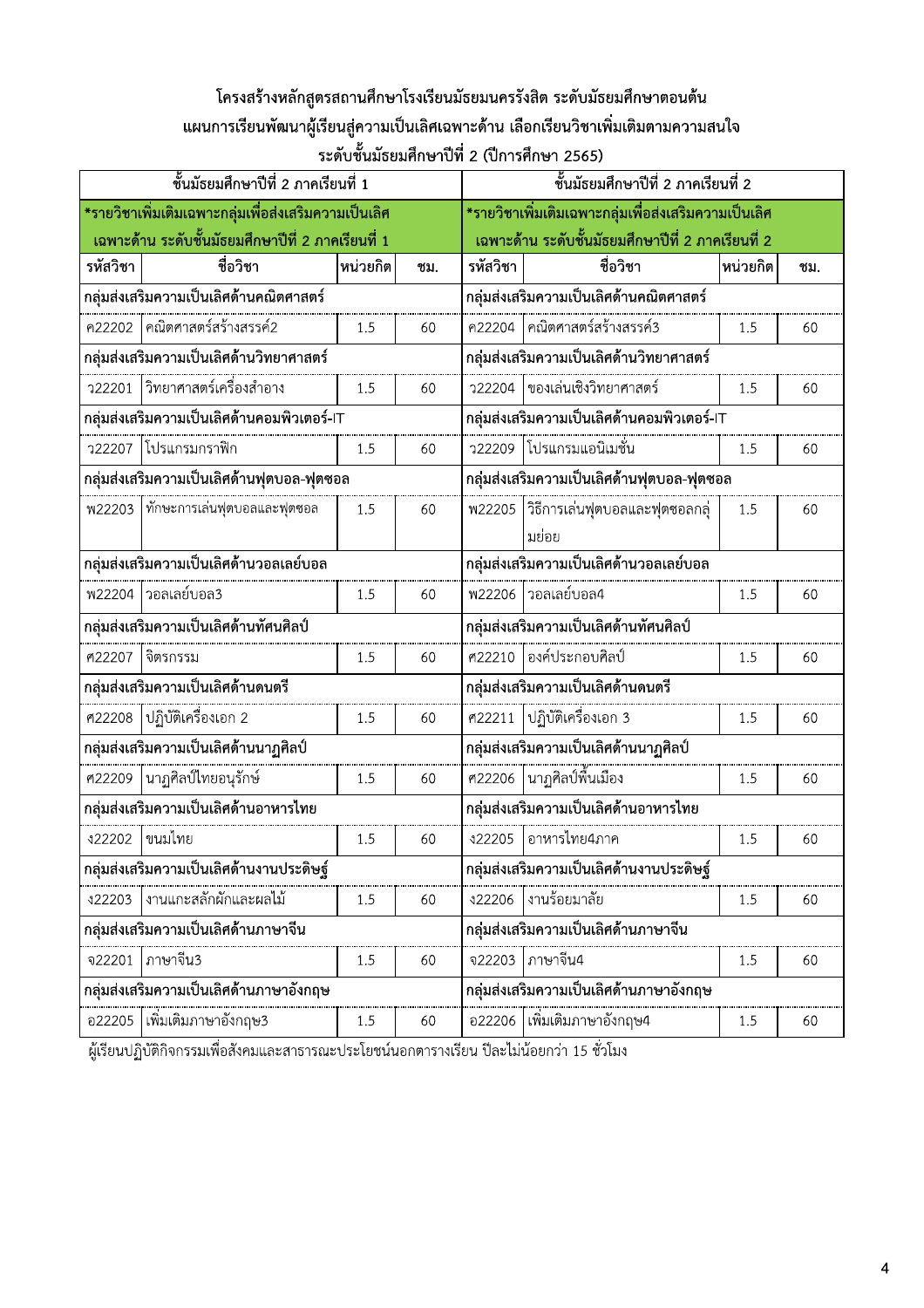# โครงสร้างหลักสูตรสถานศึกษาโรงเรียนมัธยมนครรังสิต ระดับมัธยมศึกษาตอนต้น ้ แผนการเรียนพัฒนาผู้เรียนสู่ความเป็นเลิศเฉพาะด้าน เลือกเรียนวิชาเพิ่มเติมตามความสนใจ ์ ระดับชั้นมัธยมศึกษาปีที่ 3 (ปีการศึกษา 2566)

| ชั้นมัธยมศึกษาปีที่ 3 ภาคเรียนที่ 1 |                                                      |          |           |                      | ชั้นมัธยมศึกษาปีที่ 3 ภาคเรียนที่ 2                  |          |           |  |
|-------------------------------------|------------------------------------------------------|----------|-----------|----------------------|------------------------------------------------------|----------|-----------|--|
|                                     | รายวิชาพื้นฐาน                                       |          | เวลาเรียน |                      | รายวิชาพื้นฐาน                                       |          | เวลาเรียน |  |
| รหัสวิชา                            | ชื่อวิชา                                             | หน่วยกิต | ชม.       | รหัสวิชา             | ชื่อวิชา                                             | หน่วยกิต | ชม.       |  |
| พ23101                              | ภาษาไทย5                                             | 1.5      | 60        | พ23102               | ภาษาไทย6                                             | 1.5      | 60        |  |
| ค23101                              | คณิตศาสตร์5                                          | 1.5      | 60        | ค23102               | คณิตศาสตร์6                                          | 1.5      | 60        |  |
| <b>723101</b>                       | วิทยาศาสตร์5                                         | 1.0      | 40        | 723103               | วิทยาศาสตร์6                                         | 1.0      | 40        |  |
| 723102                              | การออกแบบและเทคโนโลยี3                               | 1.0      | 40        | 723104               | วิทยาการคำนวณ3                                       | 1.0      | 40        |  |
| ส23101                              | พระพุทธศาสนา5                                        | 0.5      | 20        | ส23105               | พระพุทธศาสนา6                                        | 0.5      | 20        |  |
| ส23102                              | ประวัติศาสตร์5                                       | 0.5      | 20        | ส23106               | ประวัติศาสตร์6                                       | 0.5      | 20        |  |
| ส23103                              | ภูมิศาสตร์5                                          | 0.5      | 20        | ส23107               | ภูมิศาสตร์6                                          | 0.5      | 20        |  |
| ส23104                              | หน้าที่พลเมืองพื้นฐาน3                               | 0.5      | 20        | ส23108               | เศรษฐศาสตร์3                                         | 0.5      | 20        |  |
| <b>W23101</b>                       | สุขศึกษา5                                            | 0.5      | 20        | W23103               | สุขศึกษา6                                            | 0.5      | 20        |  |
| <b>W23102</b>                       | พลศึกษา5                                             | 0.5      | 20        | <b>W23104</b>        | พลศึกษา6                                             | 0.5      | 20        |  |
| ศ23101                              | ทัศนศิลป์5                                           | 0.5      | 20        | ศ23103               | ทัศนศิลป์6                                           | 0.5      | 20        |  |
| ศ23102                              | ดนตรี-นาฎศิลป์5                                      | 0.5      | 20        | ศ23104               | ุดนตรี-นาฎศิลป์6                                     | 0.5      | 20        |  |
| \$23101                             | การงานอาชีพ5                                         | 0.5      | 20        | \$23102              | การงานอาชีพ6                                         | 0.5      | 20        |  |
| อ23101                              | ภาษาอังกฤษ5                                          | 1.5      | 60        | อ23102               | ภาษาอังกฤษ 6                                         | 1.5      | 60        |  |
|                                     | รวมหน่วยกิต/เวลาเรียนรายวิชาพื้นฐาน                  | 11.0     | 440       |                      | ้รวมหน่วยกิต/เวลาเรียนรายวิชาพื้นฐาน                 | 11.0     | 440       |  |
|                                     | รายวิชาเพิ่มเติม                                     |          | เวลาเรียน |                      | รายวิชาเพิ่มเติม                                     |          | เวลาเรียน |  |
| รหัสวิชา                            | ชื่อวิชา                                             | หน่วยกิต | ชม.       | รหัสวิชา             | ชื่อวิชา                                             | หน่วยกิต | ชม.       |  |
| $\star$                             |                                                      | 1.5      | 60        | $\pmb{\times}$       | รายวิชาเพิ่มเติมเฉพาะกลุ่ม                           | 1.5      | 60        |  |
| <b>723201</b>                       | โครงงาน2                                             | 0.5      | 20        | ส23201               | เศรษฐกิจพอเพียง                                      | 0.5      | 20        |  |
| อ23201                              | ภาษาอังกฤษเพื่อการสื่อสาร5                           | 1.0      | 40        | อ23203               | ภาษาอังกฤษเพื่อการสื่อสาร6                           | 1.0      | 40        |  |
| จ23205                              | ภาษาจีนเพื่อการสื่อสาร5                              | $1.0$    | 40        | จ23206               | ภาษาจีนเพื่อการสื่อสาร6                              | 1.0      | 40        |  |
|                                     | รวมหน่วยกิต/เวลาเรียนรายวิชาเพิ่มเติม                | 4.0      | 160       |                      | รวมหน่วยกิต/เวลาเรียนรายวิชาเพิ่มเติม<br>4.0         |          | 160       |  |
|                                     | รวมหน่วยกิต/เวลาเรียนรายวิชา                         | 15.0     | 600       |                      | รวมหน่วยกิต/เวลาเรียนรายวิชา                         | 15.0     | 600       |  |
|                                     | กิจกรรมพัฒนาผู้เรียน                                 |          |           | กิจกรรมพัฒนาผู้เรียน |                                                      |          | เวลา      |  |
|                                     | ชื่อกิจกรรม                                          |          |           |                      |                                                      |          |           |  |
| แนะแนว5                             |                                                      |          | ชม.       |                      | ชื่อกิจกรรม                                          |          | ชม.       |  |
|                                     |                                                      |          | 20        | แนะแนว6              |                                                      |          | 20        |  |
|                                     | ลูกเสือสามัญรุ่นใหญ่5                                |          | 20        |                      | ลูกเสือสามัญรุ่นใหญ่6                                |          | 20        |  |
|                                     | ชุมนุมตามความสนใจ                                    |          | 20        |                      | ชุมนุมตามความสนใจ                                    |          | 20        |  |
|                                     |                                                      |          | 20        |                      |                                                      |          | 20        |  |
|                                     | กิจกรรมส่งเสริมคุณธรรมจริยธรรม                       |          | 20        |                      | กิจกรรมส่งเสริมคุณธรรมจริยธรรม                       |          | 20        |  |
|                                     | รวมเวลากิจกรรมพัฒนาผู้เรียน<br>้เวลาเรียนรวมทั้งสิ้น |          | 100       |                      | รวมเวลากิจกรรมพัฒนาผู้เรียน<br>้เวลาเรียนรวมทั้งสิ้น |          | 100       |  |